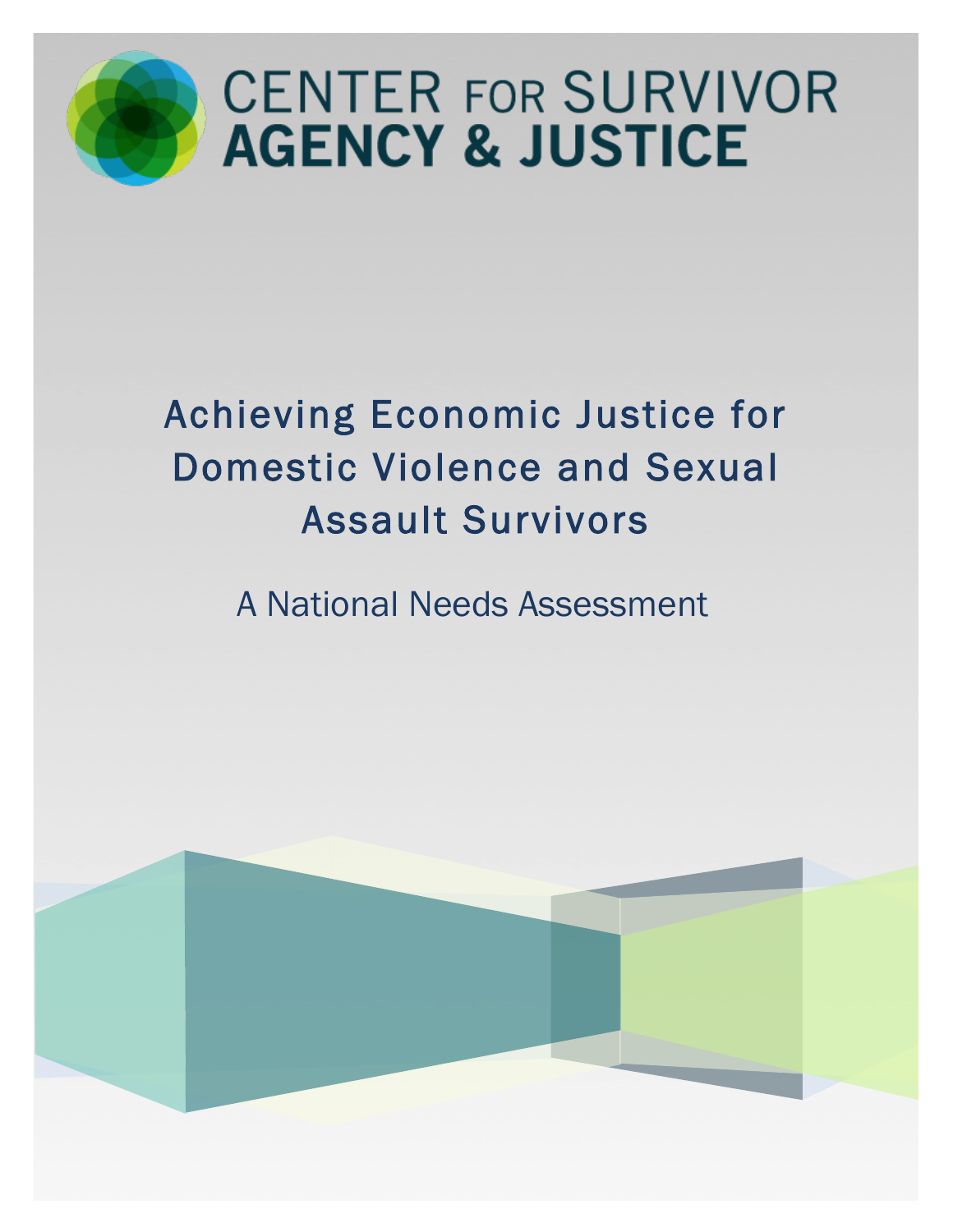

### CSAJ's National Economic Advocacy Needs Assessment

The Center for Survivor Agency and Justice is a national organization that seeks to promote survivor centered advocacy by improving the work of lawyers, organizing communities, and offering leadership on critical issues facing survivors and advocates throughout the nation.<sup>1</sup> In 2012 CSAJ conducted a needs assessment of individuals who address domestic violence and/or consumer rights issues in their work. The purpose of the assessment was to gather information about existing consumer rights advocacy for domestic violence survivors, as well as to survey the factors that shape professionals' capacities to engage in these efforts.2 The assessment produced a number of striking results.

First, although professionals in the domestic violence community provide many intensive services related to coercive control tactics employed by abusers, they *rarely address the ways in which coercion manifests as economic abuse.* The large majority of domestic violence advocates and attorneys reported inquiring about their clients' fear of retaliation and physical abuse from an intimate partner (83%). However, less than half said they routinely ask if clients were coerced into signing any documents (45%) or if personal information was used against a client's will (40%).



#### FIGURE 1: FREQUENCY OF INQUIRIES FROM DOMESTIC VIOLENCE PROFESSIONALS

 1 To learn more about CSAJ's innovative partnership building work and to access expertise at the intersection of IPV and consumer rights, visit www.csaj.org.

<sup>2</sup> Respondents included 217 lawyers, advocates, administrators, educators, and social workers, representing legal services organizations, domestic violence and sexual assault agencies, law school clinics, community health centers, consumer advocacy services organizations, homeless shelters, universities, and statewide coalitions.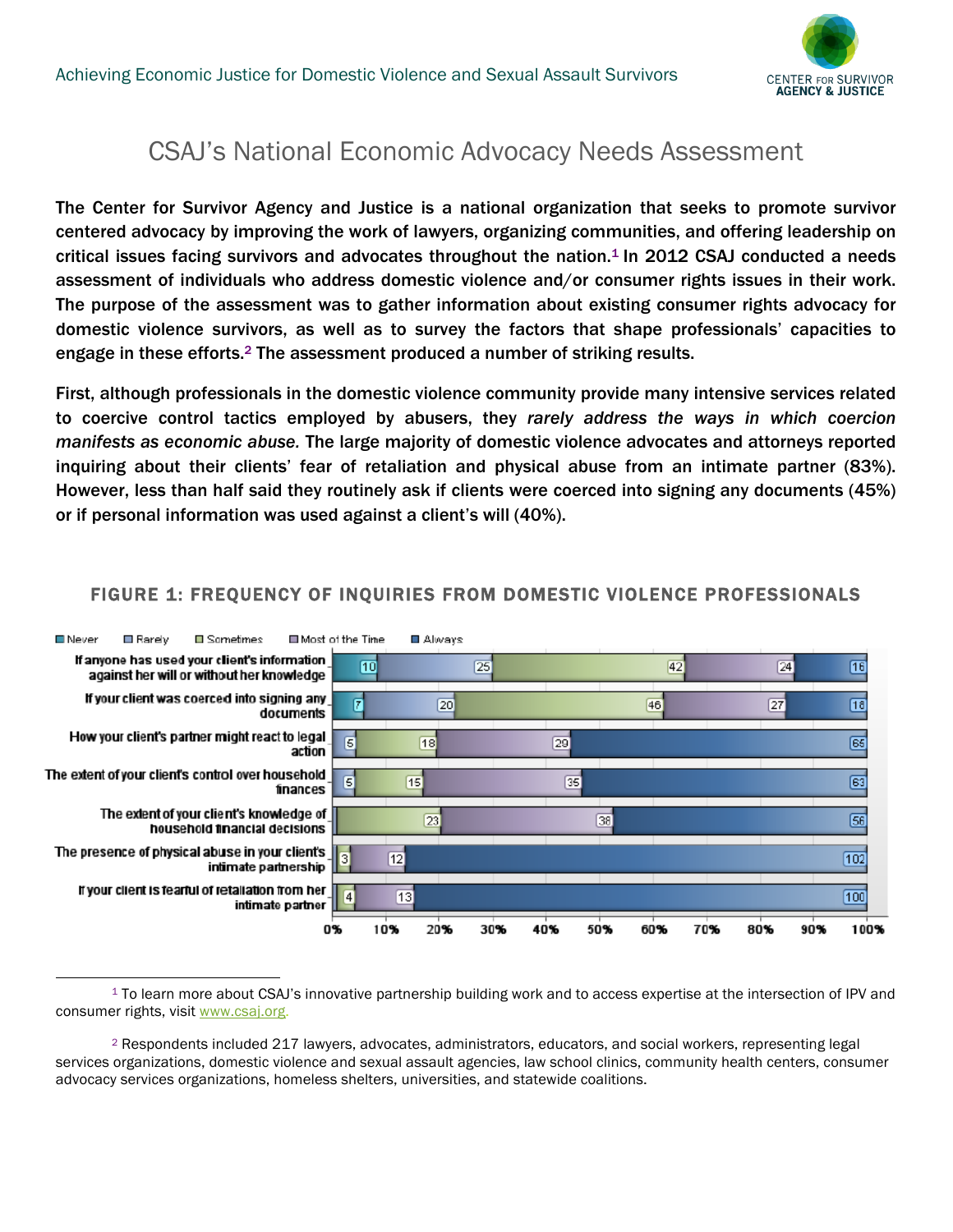

Second, while professionals in the domestic violence community often provide advocacy regarding economic issues that can be addressed through non-legal remedies, *screening for issues that require more technical expertise rarely take place.* The majority of domestic violence professionals reported that they "sometimes," "most of the time," or "always" screen for their clients' needs regarding managing household income (69%), accessing utilities (62%), and prioritizing debts (50%). However, the majority "rarely" or "never" probe into issues regarding federal tax (82%), foreclosure (72%), bankruptcy (72%), or identity theft (66%).

#### FIGURE 2: DOMESTIC VIOLENCE PROFESSIONALS' SCREENING FOR CONSUMER ISSUES



Third, while many professionals in the domestic violence community enjoy informal partnerships with consumer rights experts, the needs assessment illuminated a *lack of institutionalized policies, protocols, and practices to encourage inter- and intra-agency collaboration.* While almost 80% of respondents agreed that they consulted with consumer rights experts as needed, only 4% strongly agreed with the statement that they have *regular* meetings with those experts. Given that domestic violence experts reported that they do not screen for complex consumer issues regularly, such interdisciplinary collaboration is critically important.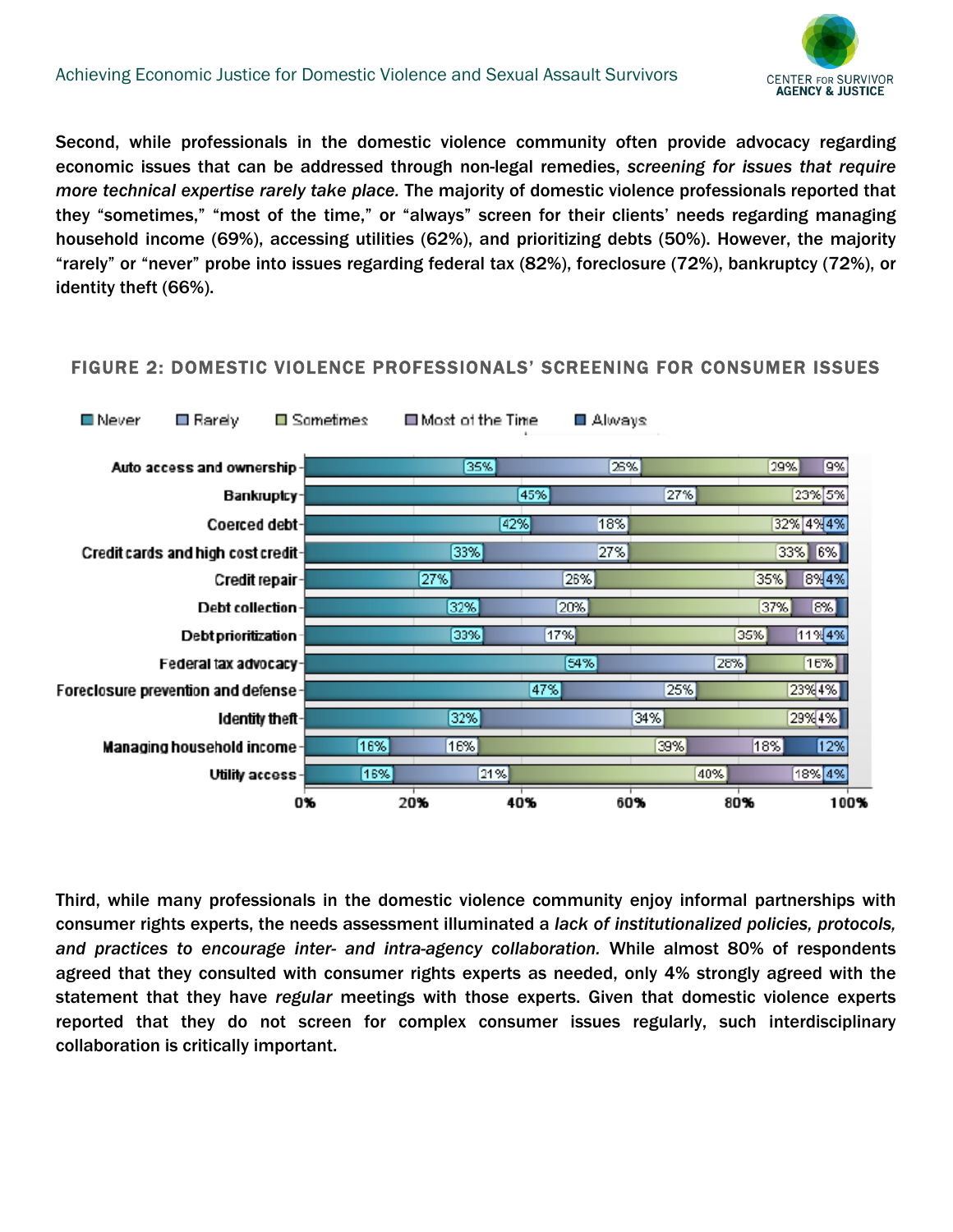

#### FIGURE 3: DOMESTIC VIOLENCE PROFESSIONALS' INTRA-AGENCY COLLABORATION



#### FIGURE 4: DOMESTIC VIOLENCE PROFESSIONALS' INTRA-AGENCY COLLABORATION



The CSAJ needs assessment demonstrates that domestic violence attorneys and advocates address a remarkably broad range of survivors' needs and goals. However, the biggest gaps in economic advocacy were related to issues that demanded in-depth consumer law expertise. While, historically, domestic violence attorneys and advocates strive to "do it all," a single professional cannot develop intensive technical knowledge in all aspects of consumer and domestic violence law, no matter how seasoned. Rather, in order to adequately attend to the full scope of IPV survivors' barriers to safety, advocates and attorneys must partner with professionals who are able to lend the requisite expertise.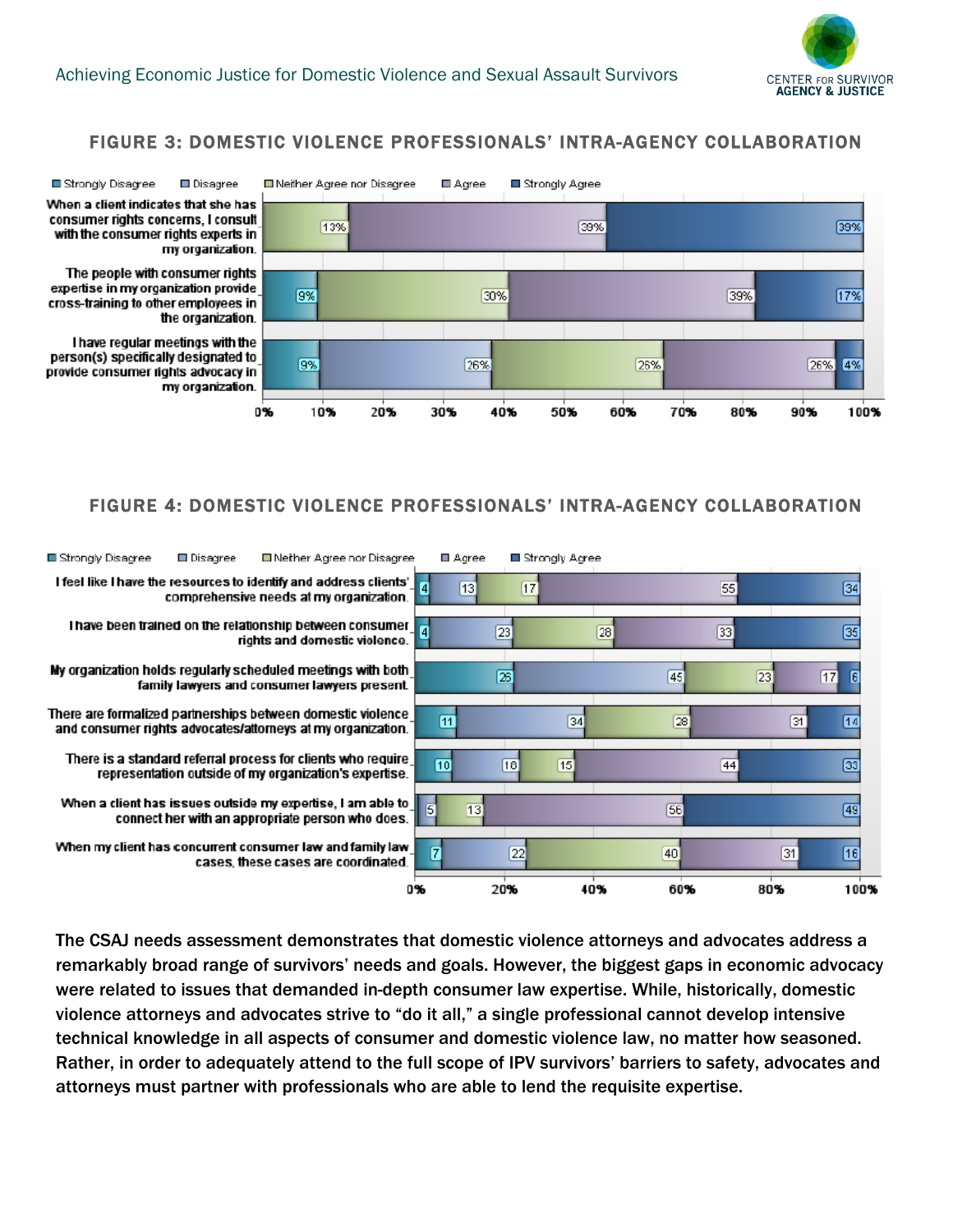

## Resources for Structural Economic Advocacy Reform

Partnerships between domestic violence and consumer rights advocates and attorneys are critical to achieving the joint goals of physical *and* economic safety for survivors. Such partnerships require purposeful cross training, networking, and sustained communication. The Consumer Rights for Domestic Violence Survivors Initiative (CRDVSI) is a national project of CSAJ that aims to enhance consumer rights for survivors by building the capacity of and building partnerships between domestic violence and consumer lawyers and advocates. During the early stages of CRDVSI, we heard frequently of the substantial gaps between domestic violence and consumer law advocates. Our trainings, technical assistance efforts, and focus groups unearthed a disconnect, a lack of coordination on both individual and systemic levels, and a lack of understanding among both domestic violence and consumer law advocates with regard to one another's resources, expertise and capacity. CRDVSI sought to address these gaps by identifying and fostering opportunities for education, capacity building, cross-training and collaboration. CSAJ recruited lawyers and advocates with expertise in domestic violence, consumer advocacy, or both to participate in focus groups and in-depth interviews regarding the structural challenges to and resources for building partnerships. These conversations resulted in the development of a number of tools and projects:

Domestic Violence and Consumer Issues Screening Tools

- The *Consumer Rights Screening Tool for Domestic Violence Advocates and Lawyers* (available at http://csaj.org/library/view/consumer-rights-screening-tool-for-domestic-violence-advocates-andlawyers) aims to 1) provide a general overview of common consumer issues with which survivors grapple and 2) offer concrete guidance on how to identify these issues in the course of one's client work.
- The *Domestic Violence Screening Tool for Consumer Rights Lawyers* (available at http://csaj.org/library/view/domestic-violence-screening-tool-for-consumer-lawyers) is intended to assist consumer lawyers in determining who, among their clients, is a survivor of domestic violence in order to enhance legal representation and advocacy.

#### Building Partnerships for Consumer Rights Self-Assessment Tool

The *Building Partnerships to Enhance Consumer Rights for Domestic Violence Survivors Assessment and Resource Guide* (available at http://csaj.org/library/view/building-partnerships-to-enhance-consumerrights-for-domestic-violence-surv) provides a starting point for attorneys and advocates interested in enhancing consumer rights for domestic violence survivors. The questions offer advocates an opportunity to assess their organizational and individual capacity for building partnerships. The guide provides ideas and resources to attorneys and advocates interested in building partnerships for consumer rights both within their organizations and within their communities.